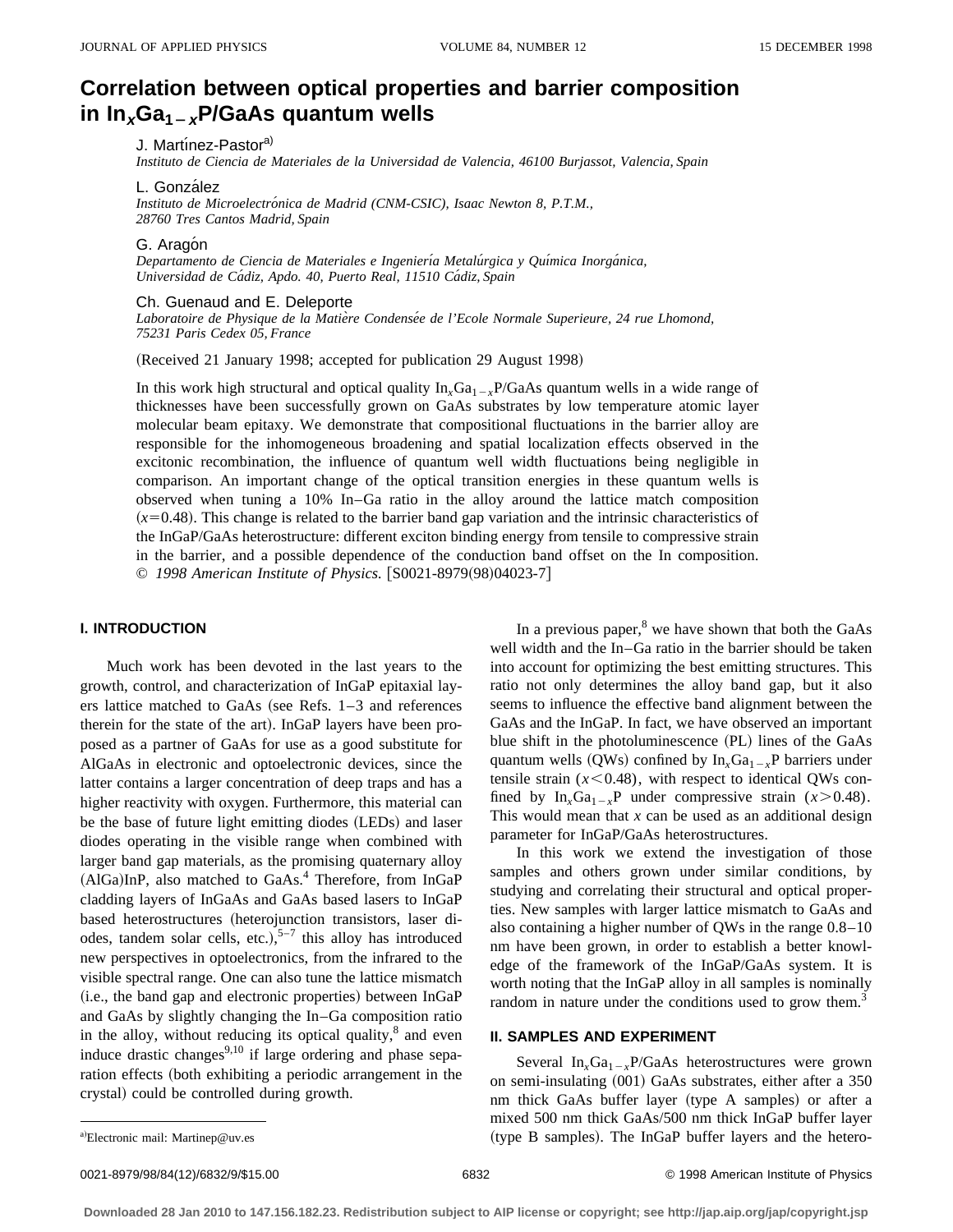structures have been grown by atomic layer molecular beam epitaxy (ALMBE) at a substrate temperature  $T_s = 420 \degree C$  and a growth rate of 1 monolayer per second (ML/s). The  $P_2$  was produced in a solid source cell with a fast acting valve and cracking section. We will consider here only one sample from type B ones, that nominally lattice matched to GaAs  $(x<sub>In</sub>=0.48)$ , labeled B1. It consists of five GaAs quantum wells of nominal thicknesses: 20, 12, 6, 4 and 3 nm, separated by 50 nm thick  $\text{In}_x\text{Ga}_{1-x}\text{P}$  barriers; a GaAs cap layer of 4 nm ends the structure. Type A samples contain seven QWs of nominal thicknesses: 15, 7.1, 4.8, 3.4, 2.3, 1.42, and 0.85 nm, separated by 20 nm thick  $\text{In}_{x}Ga_{1-x}P$  barriers (30, 40, and 50 nm thick for the last three QWs in order to reduce wave function overlap). The nominal composition of the barriers is  $x_{In} = 0.53$  and  $x_{In} = 0.43$  for samples A1 and A2, respectively.

The optical experiments have been carried out in the temperature range 2–300 K. The continuous wave PL and PL excitation (PLE) measurements have been performed by using either an  $Ar^+$  pumped Ti:sapphire laser (700–820 nm) or a 1000 W Xe lamp (before a double  $\frac{1}{4}$  m monochromator) as excitation sources. The optical excitation density on the samples was kept typically below 10  $W/cm<sup>2</sup>$  for both kind of excitation sources; we note that the illuminated area of the sample after focusing the beam coming from the Xe lamp excitation system is about 100 times larger than that obtained after focusing the Ti:sapphire laser beam. The PL signal was dispersed through a 100 cm double-grating monochromator  $(qiving a spectral resolution in our PL experiments below  $0.2$$ meV) and detected with a cooled GaAs photomultiplier by a standard lock-in technique. Given the limited wavelength range of the Ti:sapphire laser, the Xe lamp has been used to perform the PLE spectra of the different QWs around the band edge of the InGaP barrier and also for narrow QWs  $(below 3 nm)$ . With the Xe lamp setup, the heavy hole  $(HH)$ exciton resonance in PLE cannot be well resolved from stray light without compromising the PL signal. In this way, two kinds of PLE spectra have been measured for narrow QWs: (i) PLE detected at the PL peak energy and (ii) PLE detected at an energy sufficiently below the PL peak to resolve the  $HH$ –exciton resonance. In type  $(i)$  spectra we obtain well defined LH–exciton resonances. In type (ii) the spectra are noisy with broader LH(HH)–exciton resonances, leading to imprecise HH peak energies  $(\sim 5-10 \text{ meV})$  for the three thinnest QWs in samples A1 and A2.

Structural characterization has been performed by high resolution x-ray diffraction (four Ge crystal monochromator in the primary optics and a single Ge crystal analyzer) and transmission electron microscopy (TEM) in order to make a correlation with the optical properties of our InGaP/GaAs heterostructures. The samples, both for cross-section and plan-view TEM, were thinned by mechanical polishing and  $Ar<sup>+</sup>$  ion milling. The TEM observations were performed on a JEOL 1200EX microscope at an accelerating voltage of 120 kV.

## **III. STRUCTURAL CHARACTERIZATION**

Figure 1 shows a  $\Omega/2$  scan of the (004) reflection for sample A1. A dynamical simulation (see dotted line in Fig.



FIG. 1. High resolution x-ray  $\Omega/2\vartheta$  scan of the (004) reflection for sample A1  $(x<sub>In</sub>=0.541)$ . The simulated diffractogram is also shown.

1) has been carried out in order to reproduce the experimental x-ray diffraction pattern in all samples. The most important parameter in this simulation is the In composition of the In<sub>x</sub>Ga<sub>1-x</sub>P barriers. The best fitting values give:  $x_{In} = 0.467$  $\pm 0.003$ ,  $x_{\text{In}} = 0.541 \pm 0.006$  and  $x_{\text{In}} = 0.427 \pm 0.003$  for samples B1, A1, and A2, respectively. These values represent a deviation from nominal values (those given in Sec. II) of less than 3%, 3%, and 1% in samples B1, A1, and A2, respectively. The thicknesses of the barriers and QWs are also included in the simulation and give a rather complicated interference pattern (see dotted line in Fig. 1). However, a variation of these parameters to find the best fit to the experimental spectra cannot be done successfully in all cases because the experimental interference pattern (see the low intensity features of the experimental spectrum in Fig. 1) does not offer the desired information. In any case, the good agreement between nominal and experimental values for the alloy composition assures a correct calibration of the growth rate, both for InGaP and GaAs layers in the structure. Therefore, we can assume that the total thickness of the QWs grown in each sample deviates from the nominal value around the same quantity measured for the alloy composition  $(3%)$ . This means that the nominal thickness for every QW in our samples is a good value for a correct interpretation of the observed optical properties. The error in the total thickness of the QWs (a few GaAs monolayers,  $1 \text{ ML} = 0.283 \text{ nm}$ ) can be related to a rather low interface roughness (mainly in the thinnest QWs: 3, 5 and 8 ML thick ones in samples A1 and  $A2$ ) better than large size islands or a  $1-2$  ML change in the thickness of the QW (more probable in QWs thicker than 10 nm).

Another key point for understanding the excitonic recombination in InGaP/GaAs QWs is the origin of the inhomogeneities giving rise to the PL broadening at low temperatures. With this aim, structural characterization by TEM was also performed both in planar view and cross section. All the QWs exhibit nearly flat interfaces (within the accuracy given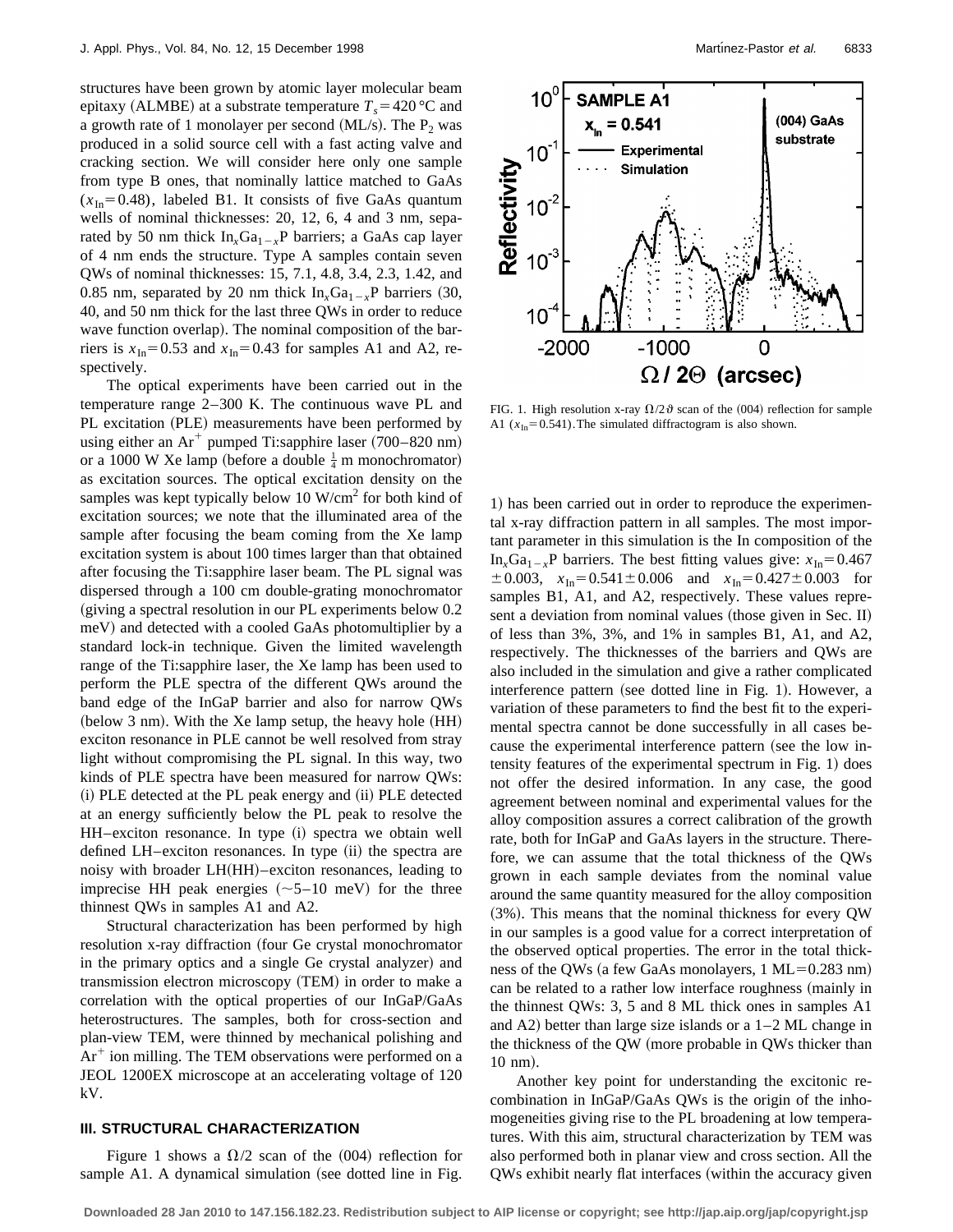

FIG. 2. Cross-section image of sample A2  $(x_{In}=0.427)$  under 002 reflection.

by the TEM image), as observed from the cross-section micrograph under  $002$  reflection taken for sample A2 (Fig. 2). From this image, only the thickness of the barriers and the thickest QWs can be estimated with a certain degree of accuracy, being the error of the determination is around  $\pm 1$ ML. The estimated barrier thicknesses deviates from nominal values by about 6%, which means an expected deviation around 3% for QW thicknesses (In and Ga cells work during the alloy growth but only the Ga cell works for QWs).

In Fig. 3 the same sample is observed by TEM under the 220 reflection. The image shows that the two QW interfaces are asymmetric, with some kind of roughness in the well/ barrier interface (bottom interface, as seen from the buffer layer) while the barrier/well interface (upper interface) remains smooth. The origin of this roughness could be attributed to imperfections in the alloy. A much more clearly developed contrast modulation is observed under 400 and 040 reflections in plan view. Figure 4 shows a micrograph of a single  $In<sub>0.47</sub>Ga<sub>0.53</sub>P$  layer grown by ALMBE under identical growth conditions. The modulation has a spacing in the range  $10-20$  nm and is oriented along  $\langle 100 \rangle$  directions in the

FIG. 3. Cross-section image of sample A2  $(x_{\text{In}}=0.427)$  under 220.

 $(001)$  growth plane. The appearance of this fine structure has been ascribed to the existence of compositional fluctuations due to the decomposition of the InGaP alloy in both In- and Ga-enriched regions and/or to alloy disordering effects.<sup>3,11</sup> On the other hand, no traces of long range ordering are observed by electron diffraction and Raman scattering measured on this InGaP single layer sample. $3$  Therefore, the In-GaP barriers of our QWs should be nominally free from long range ordering effects. Furthermore, Raman scattering has been measured in all samples (not shown here) to control once more the degree of ordering with the same final conclusion.

#### **IV. OPTICAL CHARACTERIZATION**

Figure 5 shows the PL spectra of samples A1, A2, and B1. An outstanding feature observed in our InGaP/GaAs QWs is the important energy blueshift of the PL lines [about 60 meV between the 3 ML  $(0.85 \text{ nm})$  thick QWs when the In–Ga ratio of the barrier alloy decreases from  $x_{In} = 0.541$  to



FIG. 4. Plan-view transmission electron micrograph of an InGaP epilayer grown by ALMBE. The In content for this layer is 0.48, i.e., lattice matched to the GaAs  $(001)$  substrate. A modulated contrast parallel to the  $\langle 010 \rangle$  direction is observed under the 400 reflection.

**Downloaded 28 Jan 2010 to 147.156.182.23. Redistribution subject to AIP license or copyright; see http://jap.aip.org/jap/copyright.jsp**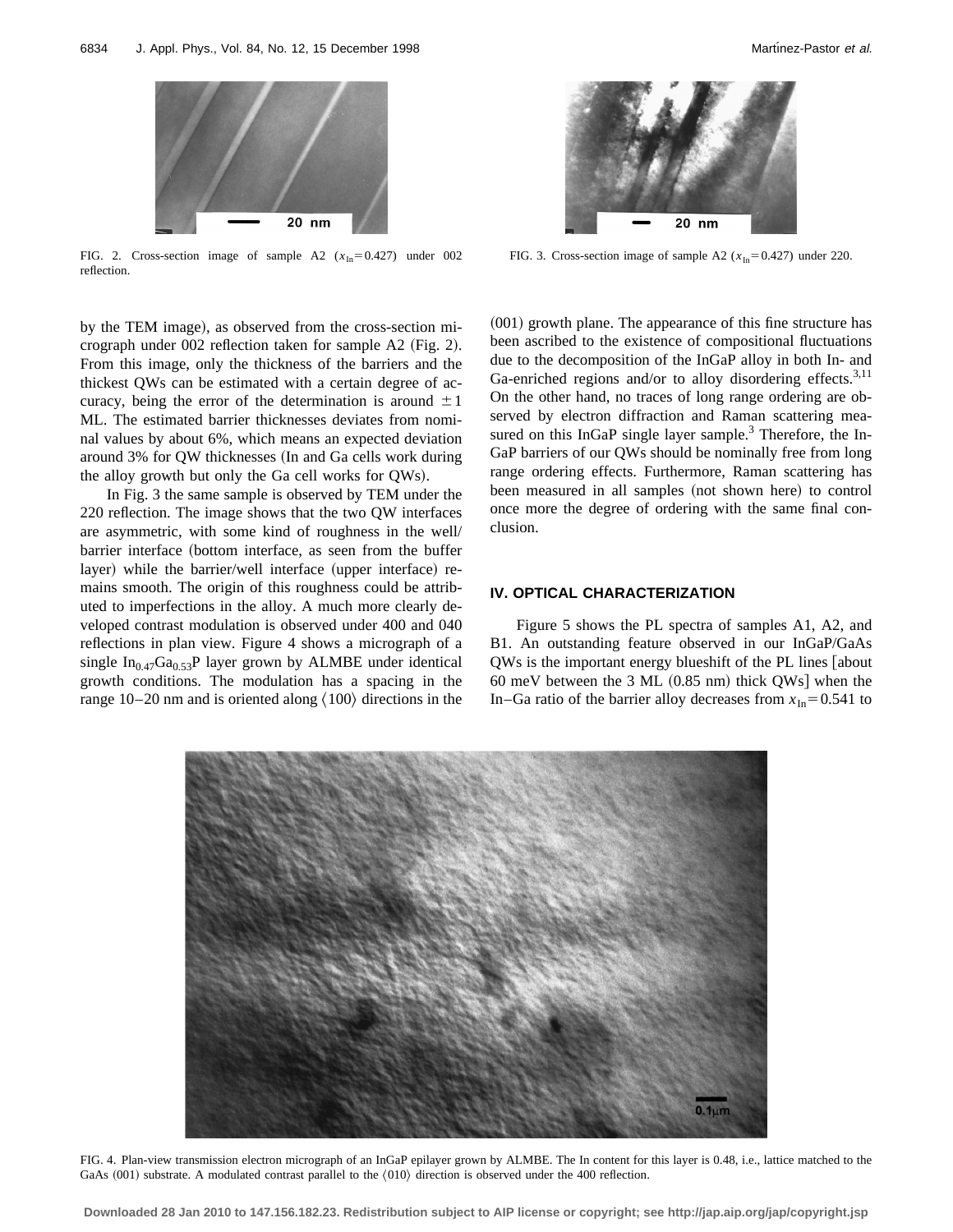

FIG. 5. PL spectra (excitation at  $514.5$  nm) at 2 K for all samples.

 $x_{\text{In}}$ = 0.427 [it is strong enough to be explained only by taking into account the increase of the barrier band gap  $(100 110 \text{ meV}$ , as will be discussed below.

The overall optical quality, firstly represented by the PL linewidth in Fig. 5 and the reproducibility achieved in our samples, is quite satisfactory. To our knowledge, no such good quality (considering the whole QW thickness range examined, from 3 to more than 40 ML) has been achieved.<sup>12-16</sup> The good quality achieved in our samples could be due to the growth process itself, because no important exchange reactions take place between P and As during growth by ALMBE at rather low temperatures, leading to an improvement of the InGaP–GaAs interfaces as compared to other epitaxial techniques.

The optical quality of a heterostructure is usually measured by the full width at half maximum (FWHM) of the PL line and the Stokes shift  $(SS)$ . Figure 6 shows the PLE spectra for all the QWs of sample B1 (InGaP barriers near lattice matched to GaAs). The SS is zero for the 12 and 6 nm thick QWs, less than 1 meV for the 4 nm thick QW and about 2 meV for the 3 nm thick QW. From the point of view of this spectral parameter, the quality of these QWs would be as good as in the best quality AlGaAs/GaAs  $QWs$ <sup>17</sup> However, the FWHM is practically independent of the QW thickness in B-set samples  $(5-6 \text{ meV})$  and greater than the values one could expect from the measured SS. In relatively good quality AlGaAs/GaAs QWs, the SS is representative of the thermal occupation of the inhomogeneously broadened excitonic levels at carrier quasiequilibrium temperatures higher than the lattice temperature, and the SS becomes proportional to the broadening parameter and inversely proportional to the quasiequilibrium temperature.<sup>17,18</sup> In our InGaP/GaAs QWs this relation seems to apply somehow for thin QWs, but not for the thick ones, where the SS is negligible as compared to the FWHM. Following Ref. 18, a poor thermal equilibrium between excitons localized at different sites throughout the plane of the QW can be inferred. Therefore, this effect in



FIG. 6. PLE spectra at  $2 K of the different OWs$  in sample B1 (near lattice matched to GaAs,  $x_{In} = 0.467$ ). Short solid lines indicate the position of the PL peak energy (from Fig. 5) and short dotted lines the tentative position of the HH–exciton continuum onset. The detection energies for these spectra are 1.525, 1.561, 1.586, and 1.606 eV, corresponding to the 12, 6, 4, and 3 nm wide QWs, respectively.

conjunction with the measured large FWHM constitute limiting factors to the optical quality of the thick InGaP/GaAs QWs.

The mechanism producing a large FWHM for thick QWs is thought to be responsible for the absence of light emission from the  $20$  and  $15$  nm thick QWs (or not well resolved from the PL of the GaAs substrate) in B and A samples, respectively, as was previously reported for B samples.<sup>8</sup> In that work, a localization dynamics was also noticed for the 12 nm thick QWs: the PL line is redshifted up to 5 meV when decreasing the excitation photon energy below the InGaP band gap  $|PL$  peak at 1.523 eV with 803 nm  $(1.544 \text{ eV})$  excitation; 1.528 eV with green excitation]. That is, the SS depends on the PL excitation energy, being minimum for the above barrier excitation. This effect is lower in the 6 nm wide  $QW$   $(2 \text{ meV redshifted})$  and negligible in the two thinnest QWs.

If the PL of the thick QWs changes with excitation energy (existence of exciton localization dynamics), one will also expect changes in the PLE spectrum at different detection energies. Two characteristic PLE spectra obtained by changing detection energy from lower  $(1.5215 \text{ eV})$  to higher  $(1.525 \text{ eV})$ , are shown in Fig. 7 for the 12 nm wide QW of sample B1. Some extra peaks, namely T1 and T2, cannot be related to the possible optical transitions associated with this QW size (their positions are indicated by dotted lines in Fig. 7). Either transitions from the 20 nm thick QW in this sample or different spatially localized excitons could be assumed as the origin of these extra peaks. The second hypothesis seems more reliable because it is supported by two other experimental facts:  $(i)$  the FWHM measured for the HH– exciton resonances in the PLE spectra is narrower than that measured for the PL lines,  $4.5~(6.4)$ ,  $4.4~(5.5)$ ,  $3.6~(5.2)$  and  $5$  (5.1) meV for 12, 6, 4 and 3 nm thick QWs, respectively, and  $(ii)$  the HH–exciton continuous onset (and 2s HH–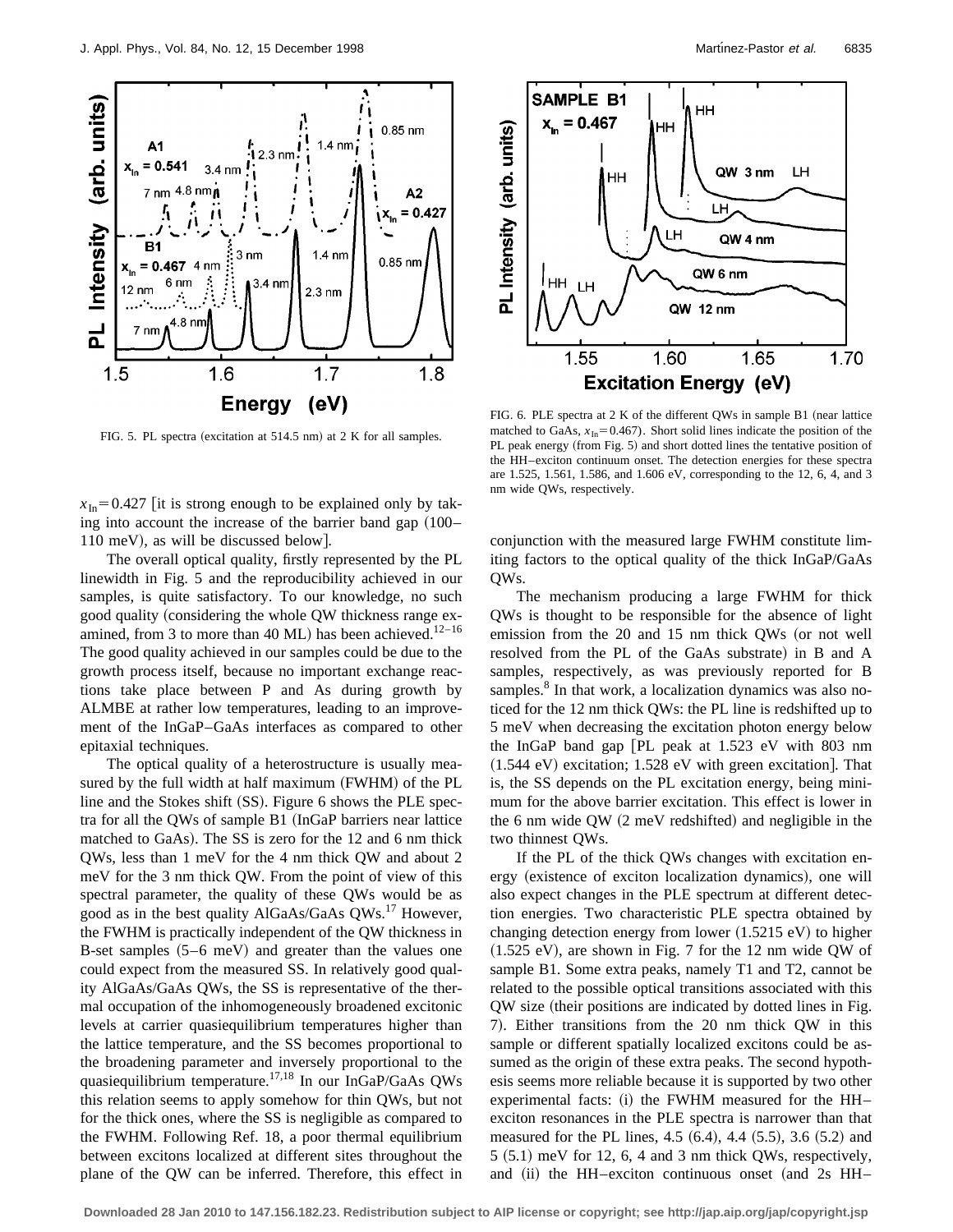

FIG. 7. PLE spectra at 2 K of the 12 nm thick QW of sample B1 ( $x_{\text{In}}$ )  $=0.467$ ) under two different detection energies (indicated in the figure). The possible optical transitions for this QW are indicated by dotted lines; they have been calculated as indicated below for  $Q_C=0.13$ .

exciton resonance) is not resolved between the 1s HH– and LH–exciton transitions of the PLE spectra (somehow a small bump appears in some spectra, which are marked by dotted lines in Fig.  $6$ ).

The above given results have demonstrated the existence of an important exciton localization dynamics in thick QWs. We will now try to elucidate its origin. Exciton localization effects occur at spatial zones whose lateral dimensions are comparable to the exciton Bohr radius, when local changes of the confining potential or local fluctuations of the QW thickness take place. We know from Sec. III that both kinds of defects can exist in thick QWs, but we cannot say which is the most important from the data shown up to here. The PLE spectra depicted in Fig. 8 for different QWs of sample A2 give us a surprising result: the photon absorption below the average band gap of the InGaP barriers  $(2.04 \text{ eV})$  is more and more pronounced for thicker QWs, even giving rise to an



FIG. 8. PLE spectra at 2 K of three QWs in sample A2 ( $x_{In}$ =0.427) in the energy range of the barrier band edge.



FIG. 9. Measured FWHM in all QWs of the different samples: B1 (hollow circles), A1 (hollow triangles) and A2 (hollow squares). The curves 1 and 2 are related to the estimated contributions [by Eqs.  $(1)$  and  $(2)$ ] from the two most important broadening mechanisms: alloy clustering (curve 1) and interface roughness (curve 2).

additional absorption band. This absorption band cannot be attributed to high energy transitions in the QWs, because it is centered at about the same energy  $(1.97-1.99 \text{ eV})$  in the three thickest QWs  $(3.4, 4.8 \text{ and } 7 \text{ nm})$  its shape is similar and its importance with respect to the average barrier band edge increases when increasing the QW width. The most reliable hypothesis arises from the existence of local compositional fluctuations (fine structure  $10-20$  nm in size) as discussed in Sec. III for a nearly lattice-matched sample. That absorption band could be associated with a spatial distribution of defect zones—those where the alloy composition is different from the average value. If we translate the energy to In composition, we find that the center energy of that extra absorption band in Fig. 8 nicely corresponds to the latticematched alloy  $In<sub>0.48</sub>Ga<sub>0.52</sub>P$ . At the same time, if the preferred alloy composition in these defect zones is around the lattice match value, no such absorption bands should be observed in sample B1. In fact this is the real case for samples B1 and A1—the latter because the absorption in defect zones would be above the average alloy band gap. However, the most important fact affecting the  $QW$  optical quality (exciton localization) is not the most probable local composition in defect zones, but its existence. Assuming a Gaussian distribution for these compositional defects, one finds a typical deviation about  $\sigma_r$ =0.04 for sample A2. In this sense, the PLE of the two widest QWs in sample B1 exhibits a less pronounced and broader barrier band edge than the thinnest one.

In conclusion, exciton localization effects in thick QWs [excitation (detection) energy dependence of the PL (PLE) and hence a not well defined SS value] should arise from carriers photogenerated at defect zones (the  $10-20$  nm spaced compositional modulation observed by TEM) where barriers have a significantly different composition (within the Gaussian distribution for these defects). The usual PL–PLE comparison can lead to erroneous conclusions if no further characterization is done.

Figure 9 shows the FWHM measured for the different QWs in the three samples studied here. For QWs thicker than 5 nm the FWHM is not sensitive to the QW width variation (precisely the thickness range where exciton localization ef-

**Downloaded 28 Jan 2010 to 147.156.182.23. Redistribution subject to AIP license or copyright; see http://jap.aip.org/jap/copyright.jsp**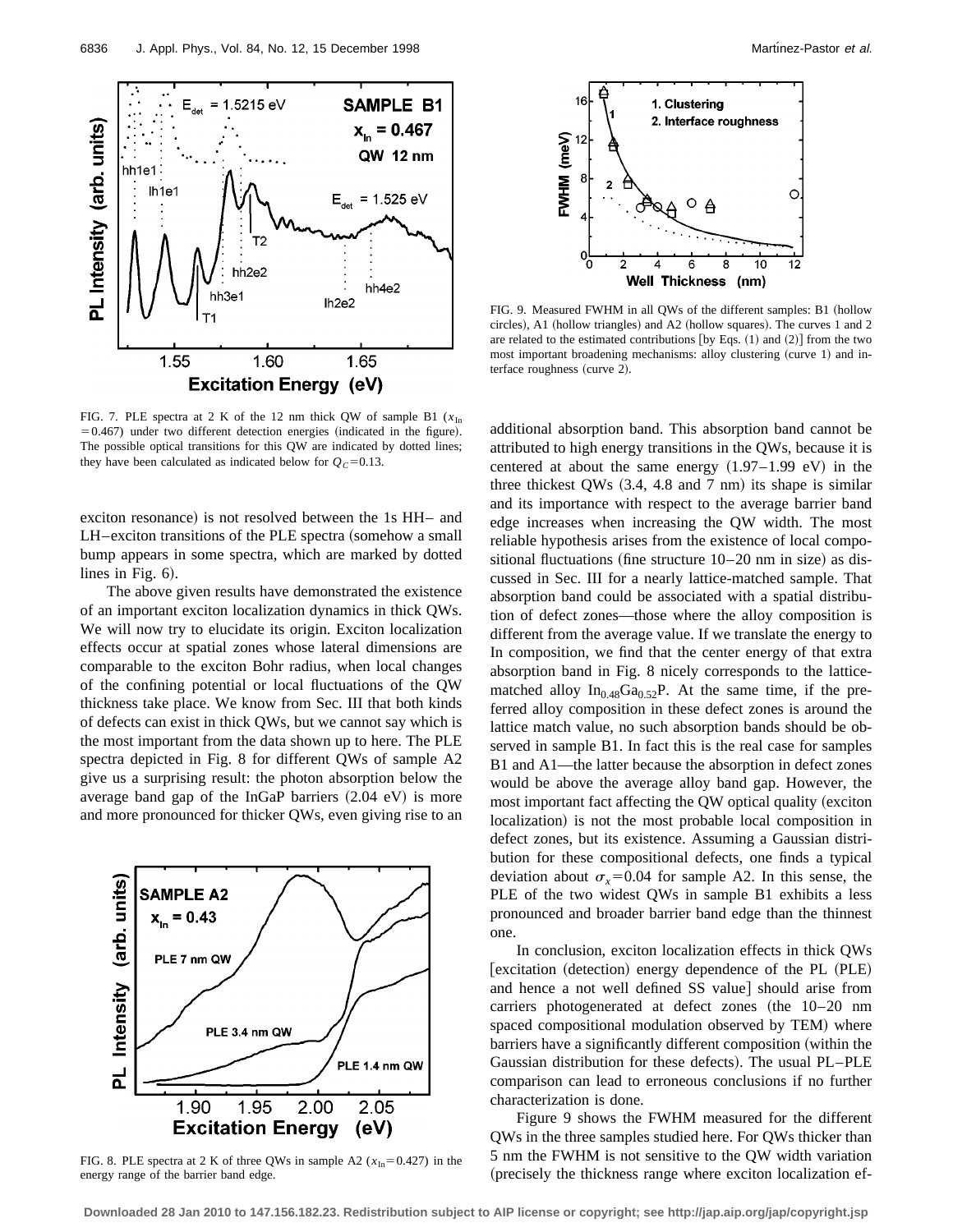fects dominate as was discussed above). For QWs thinner than 5 nm, the FWHM rapidly increases by decreasing QW width likely to occur in the well known GaAs/AlGaAs system. In this system, interface roughness due to QW width fluctuations is the most important broadening mechanism.<sup>19</sup> In other systems such as InGaAs/InP (or InGaAsP/InP) QWs near lattice matched to InP substrates (which is the analogous case of InGaP/GaAs on GaAs) compositional fluctuations (clustering) in the alloy are normally taken into account by explaining the PL line broadening.<sup>20,21</sup> The FWHM can be estimated by the expressions:  $19-21$ 

$$
\Delta E_C = 2.355 \left| \frac{\partial E_{\text{QW}}}{\partial x} \right|_x \left\{ 0.327 \left[ x(1-x) \frac{R_C^3}{R_X^3} \right]^{1/2} \right\},\tag{1}
$$

$$
\Delta E_R = 2.355 \left| \frac{\partial E_{\text{QW}}}{\partial L_W} \right| \delta L_W, \tag{2}
$$

$$
\text{FWHM} = (\Delta E_C^2 + \Delta E_R^2)^{1/2},\tag{3}
$$

where *C* stands for clustering and *R* stands for interface roughness,  $L_w$  is the QW width, x is the In composition in the alloy (we have used the lattice match value, 0.48),  $E_{\text{OW}}$  is the calculated confinement energy (as given below), and  $R_C$ and  $R_X$  are the cluster and exciton radii, respectively. Curve 1 (continuous line in Fig. 9) represents the calculated values of Eq. (1), considering  $R_X$  to be nearly constant (exciton calculations are out of the scope of this paper).<sup>19</sup> A cluster radius of 0.15  $R_X$  (where the magnitude is similar to that found for InGaAs/InP  $QWs^{20}$  has been chosen as the value (the maximum one) which reproduces experimental results in the thickness range below  $5$  nm. Curve  $2$  (dotted line in Fig. 9) is the interface roughness contribution given by Eq.  $(2)$  by considering  $\delta L_w$ =0.015*L<sub>w</sub>*—that is, half the thickness deviation (two interfaces) from nominal values estimated in Sec. III. Equation (3) yields approximately the same curve as Eq.  $(2)$  (the largest value dominates) after an appropriate change of both parameters  $R_c$  and  $\delta L_w$ . A reasonable agreement to experimental data is found for  $R<sub>C</sub>$  in the range  $(0.10-0.15)R_X$  and  $\delta L_w$  below 2.5% of  $L_w$ . These limits do not differ appreciably if the average composition used for the calculation of confinement energies (and derivatives) is that of samples A1 or A2.

The above evaluation of the FWHM, even though considered as a rough estimate, is in qualitative agreement with structural results related to rather smooth interfaces. Short size alloy clustering (close to the value  $R_C \sim 1 - 1.5$  nm) should also be considered as an important broadening mechanism for thin QWs. On the other hand, if one does an estimate of  $R_C$  for reproducing the large FWHM measured in the 12 nm wide QW, a value close to  $R_X$  will be found. Such a large  $R_C$  value is consistent with the 10–20 nm compositional modulation size, which was assumed above to be responsible of the observed exciton localization effects. It is obvious that Eq.  $(1)$  would predict huge FWHM values for thin QWs if this large size  $R_C$  was maintained for all QW widths; that is, Eq.  $(1)$  does not contemplate exciton localization at the clusters. In thin QWs the exciton radius will become smaller [increase of the two-dimensional  $(2D)$  con-



FIG. 10. Summary of the (a) HH- and (b) LH-exciton related optical transition energies measured in all QWs of the different samples (the same symbols as in Fig. 9 are used). Continuous lines represent the calculated energy (for  $x_{In}$ =0.48) as a function of the QW width for HH and LH optical transitions.

finement] than the large size clusters and shorter size clustering of the alloy arises as the dominant broadening mechanism of the PL line. The effect of large size compositional modulation on thin QWs can be seen as an additional lateral confinement, similar to that observed in QWs grown on vicinal surfaces.22

After the discussion of optical quality of our samples, we can now deal with more intrinsic optical properties of the  $In_xGa_{1-x}P/GaAs$  QWs following our previous investigation in B samples. $8\ \text{In}$  that work, the effect of a change in the alloy In–Ga ratio around the lattice match composition was studied for the first time;  $x_{\text{In}}$  values ranged from 0.45 to 0.51. An increase of the conduction band offset from compressive  $(x_{\text{In}} > 0.48)$  to tensile strain  $(x_{\text{In}} < 0.48)$  samples was reasonably assumed to account for the observed blueshift in their corresponding optical transitions. Looking for a stronger corroboration, A samples were grown by expanding the In–Ga ratio and the QW width range. Once again, an important blueshift has been observed from sample A1,  $x_{In} = 0.541$ (compressive strain) to sample A2,  $x_{\text{In}}=0.427$  (tensile strain) as was shown in Fig. 5. The structural and optical characterization performed on B and A samples make us now more confident about the intrinsic nature of such a blueshift, disregarding error sources like uncertainties in the QW width or the barrier composition along the growth direction.

Figure 10 summarizes the observed optical transitions in the different samples. In this work we have taken a value of  $Q_C = \Delta E_C / \Delta E_g = 0.13$  for  $x_{In} = 0.48$ , following our previous findings.<sup>8</sup> This value of  $Q_C$  coincides with that obtained by Chen *et al.*<sup>23</sup> However, the band offset of the InGaP/GaAs system is still a controversial subject, and a wide range of values can be found in the literature (see for example, the most recent works of Refs. 9 and 24 and other references therein). The different content of ordered  $GalnP<sub>2</sub>$  domains in different samples can be a possible origin for such a great divergence, because a type II alignment between fully ordered GaInP<sub>2</sub> and GaAs has been predicted by Froyen *et al.*<sup>9</sup>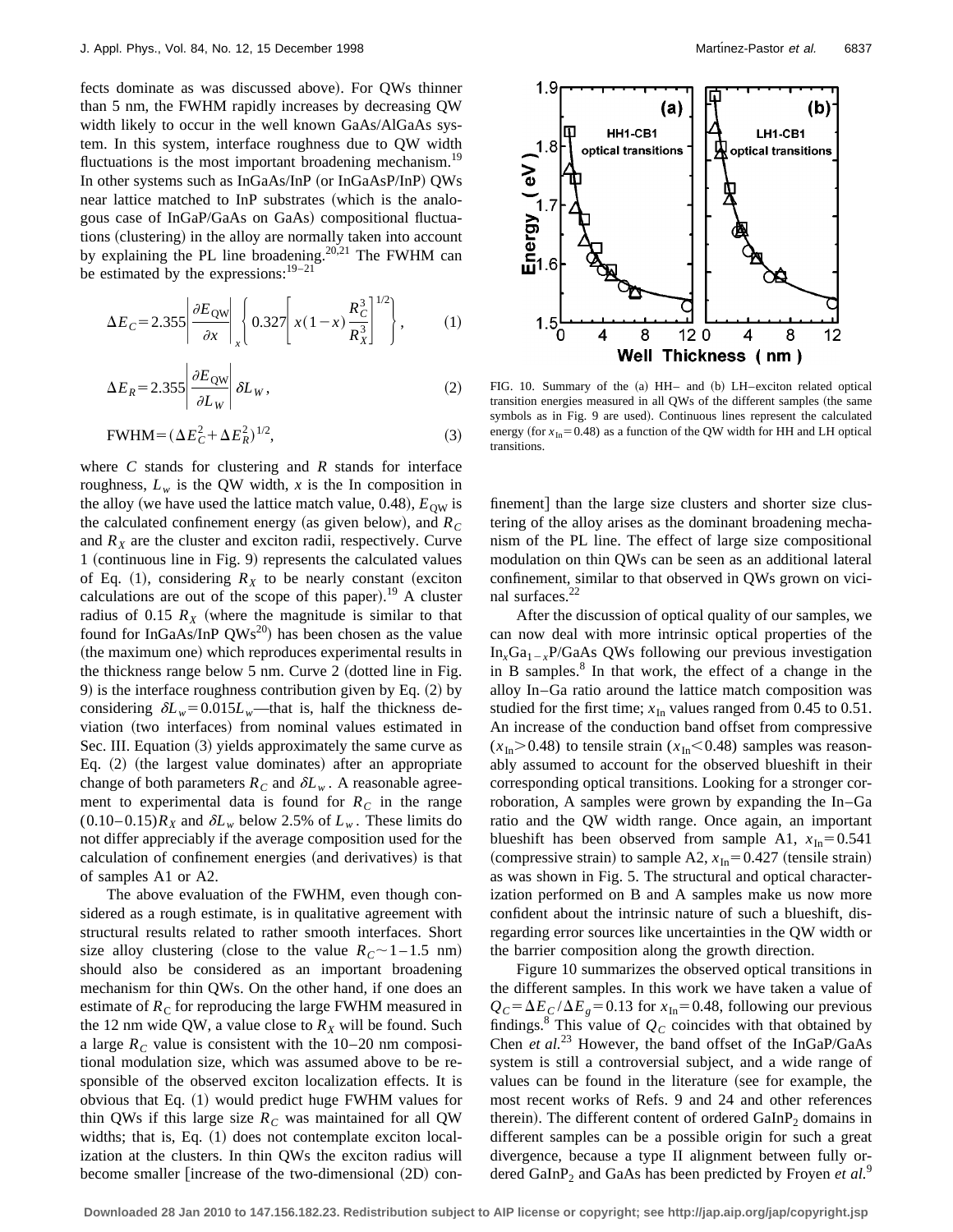In this sense, the effective band offset of the InGaP/GaAs system should decrease when reducing the content of ordered domains in the alloy. At this point, we are able to give some basic facts in favor of a low value of  $Q_C$  (as the value proposed by us, Froyen *et al.*<sup>9</sup> and Chen *et al.*<sup>23</sup>):

- $(i)$  Only HH– and LH–exciton optical transitions are observed for QWs thinner than about 6 nm. This is not the case for the well known AlGaAs/GaAs system  $(Q_C$  about 0.6).
- $(ii)$  The energy difference between HH– and LH–exciton transitions gradually increases by reducing QW width up to more than 100 meV for the thinnest QWs, never measured in the AlGaAs/GaAs system (similar hole effective masses and band gap difference).
- $(iii)$  The well width dependence of the HH– and LH– exciton optical transition energies is reasonably reproduced by using the band gap offset  $Q_C=0.13$ , as observed in Fig. 10 (continuous line).

This calculation has been made considering the experimental band gap energy of the near lattice match InGaP barriers in sample B (by PLE) and the most used values (from those reported in the literature) for electron HH and LH masses:  $m_e^* = 0.12m_0$ ,  $m_{HH}^* = 0.47m_0$ , and  $m_{LH} = 0.145m_0$ , respectively. Exciton correction has not been taken into account, which is the reason for the eventual better agreement with the experimental optical transitions observed in sample A2.

In spite of the reasonably good agreement between the experiment and our estimate for both HH– and LH–exciton optical transitions, the absolute energy blueshift between the transitions in sample A1 and those in A2 cannot be as easily reproduced by only considering the increment of the alloy band gap from  $x_{In}$ =0.541 to  $x_{In}$ =0.427 (from PLE measurements:  $1.935-2.035$  eV) keeping the band alignment  $Q_C$ =0.13 constant. In this case, the HH (LH) potential barrier will increase from compressive to tensile strain by about  $125 \text{ meV}$  (50 meV) whereas the electron potential barrier only changes by 13 meV.

Here it is interesting to point out some details about the calculation. We have extended the model by Chuang<sup>25</sup> to the case of strained barriers using experimental values for their band gap and LH–HH splitting (well resolved in the PLE spectra of the thinner QWs for each sample).

We have taken, as the best working formula,  $V_e$  $=Q_C\Delta E_g$  and  $V_{HH(LH)}=(1-Q_C)\Delta E_g+(-)\delta$  (in the case of tensile strain; opposite signs for compressive strain) for the different carrier potential barriers, where  $\delta$  is half the splitting between LH– and HH–exciton transitions in the InGaP barrier, and  $\Delta E_g$  is the energy difference between the InGaP strained (hydrostatic) band gap and that of the GaAs. It is really difficult to match the well width dependence for both HH– and LH–exciton transitions by using the procedure referred to by Chuang<sup>25</sup> (it needs the knowledge of the unstrained band gap, and the deformation and shear potentials): first applying the band offset between the unstrained materials and adding the calculated uniaxial and hydrostatic energy shifts later (the last divided for conduction and valence bands by using the  $2/3-1/3$  rule, respectively).



FIG. 11. Compositional and strain effects on the valence band states:  $(a)$ blueshift between samples A1 and A2 for HH excitons (solid circles) and LH excitons (solid triangles), and (b) energy difference between HH and LH excitons for samples A1 (hollow squares), A2 (solid squares) and B1 (hollow diamonds).

in Fig. 10 is not the best one to highlight the energy changes when tuning the In composition around the lattice match value. Figure  $11(a)$  details the energy blueshift from sample A1 ( $x_{In}$ =0.541) to A2 ( $x_{In}$ =0.427) for HH– (solid circles) and LH–exciton (solid triangles) transitions. Figure  $11(b)$ shows the LH–HH energy difference,  $\Delta E$ <sub>LH–HH</sub>, for samples A1 (hollow squares) and A2 (solid squares). We have calculated the subband energies for all kinds of carriers as a function of the QW width for samples A1 and A2 under two conditions: (1)  $Q_C=0.13$  and (2)  $Q_C$  varies about 30% around the lattice match value; that is,  $Q_C$ =0.09 is used for sample A1 (InGaP under compressive strain) and  $Q_C = 0.17$ for sample A2 (InGaP under tensile strain).

Before the comparison between calculated and experimental values in Fig. 11, we note that the experimental HH  $(LH)$  blueshift in Fig. 11(a) contains the difference between the associated exciton binding energies under tensile  $(T)$  and compressive (*C*) strain,  $E_b^{\text{HH(LH)}}(T) - E_b^{\text{HH(LH)}}(C)$ . Moreover, the energy difference between both series of experimental points [in Figs. 11(a) and 11(b)], is the same:  $(E_b^{\text{HH}} - E_b^{\text{LH}})$  $\times(T)-(E_b^{\text{HH}}-E_b^{\text{LH}})(C).$ 

It is striking that excitons confined in GaAs are so sensitive to the relatively slight strain change in the alloy, even if this effect is enhanced because we pass from compressive to tensile strain conditions: the blueshift found for HH excitons is 15–20 meV larger than for LH excitons in QWs thinner than 3.5 nm. Without taking into account the barrier strain state, the exciton binding energy could only vary around 2 meV for the measured 120 meV increase of the barrier band gap, as occurs for the AlGaAs/GaAs system.<sup>26</sup> In this way, we would expect a similar QW width depen-

The scale imposed by the optical transitions summarized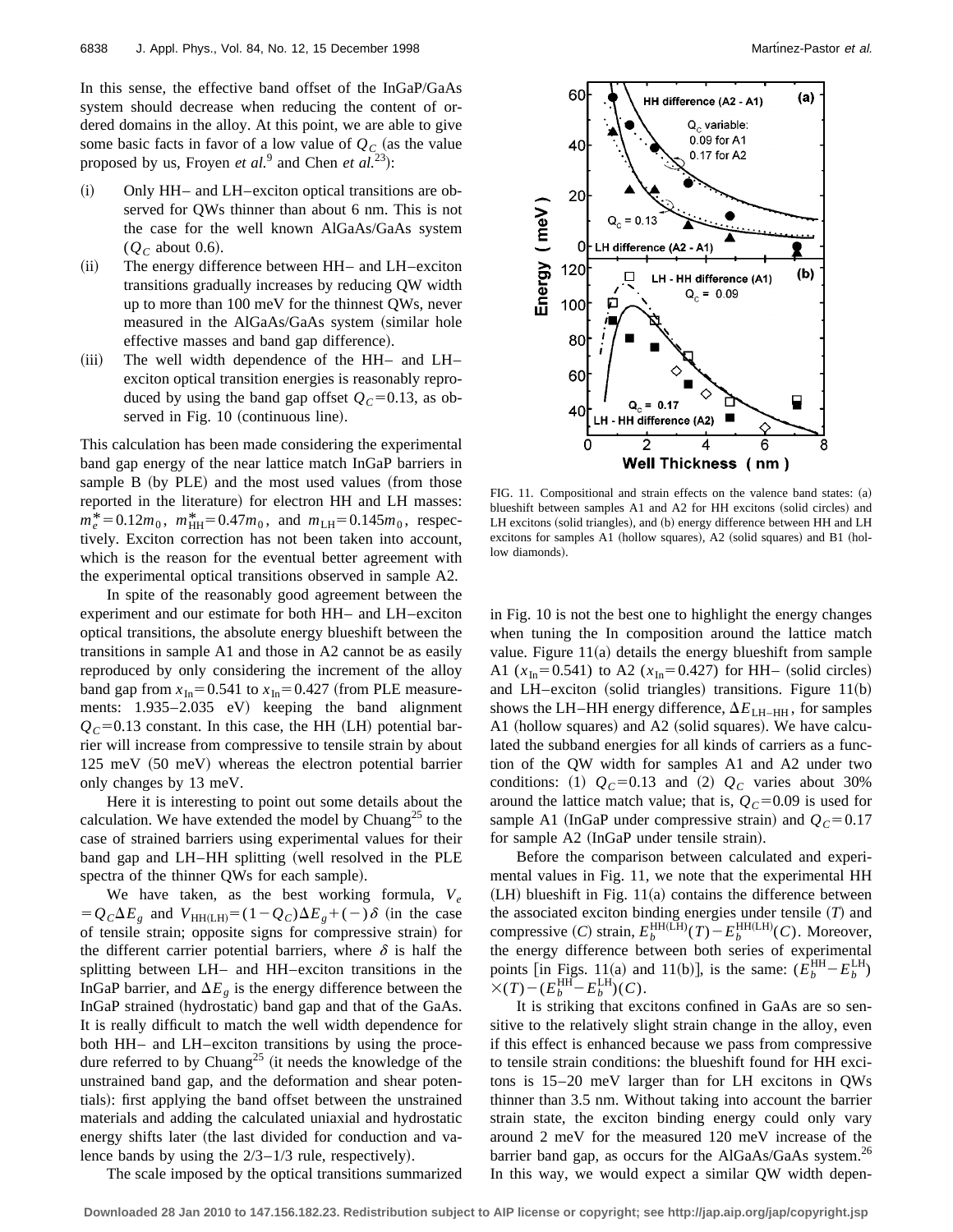dence for HH and LH blueshifts (as in our calculated curves without exciton correction). The observation of such a huge difference between HH and LH excitons blueshifts can be related to the small value of  $Q<sub>C</sub>$ , which implies huge valence band potential barriers and thus both 2D exciton wave function and binding energy—mostly determined by holes.

Condition  $(1)$ ,  $Q_C=0.13$ , predicts the correct blueshift for the HH and LH optical transition in the 0.85 nm thick QW, but the well width dependence of the HH blueshift [bottom continuous line in Fig. 11(a)] exhibits a rapid decrease and clearly underestimates the other measured values. On the other hand, the calculated curve for the LH blueshift [bottom dotted line in Fig.  $11(a)$ ] agrees with experimental values in the whole range. In condition  $(2)$ ,  $Q_C$  variable  $(30%)$ , both calculated blueshift curves for HH and LH [upper continuous and dotted lines in Fig.  $11(a)$ , respectively] predict a slower decrease with well width, and the experimental HH blueshift in the whole QW width range would be reasonably reproduced. Therefore, taking into account the considerations given above concerning the effect of strain on the exciton binding energy, a variation in  $Q<sub>C</sub>$  of at least  $\approx$ 15% and maximum  $\approx$ 30% from compressive ( $x_{\text{In}}$ )  $=0.541$ ) to tensile ( $x_{In} = 0.427$ ) strained barriers will be reasonably expected. This percentage will be closer to 30% as the binding energy for the LH excitons is more sensitive to the change from compressive to tensile strain conditions in the barrier, which probably is the case. In Ref. 8 a larger percentage was deduced, because the estimate was only done on the basis of the HH blueshift observed in the 3 nm QW, without realizing the different effects of strain on exciton confinement.

Finally, the calculated well width dependence of the LH-HH energy difference is compatible with the measured values [Fig. 11(b)] under both conditions for  $Q_C$  (disregarding the excitonic shift between samples A1 and A2, as discussed above). The reason is that condition  $(2)$  also takes  $Q<sub>C</sub>=0.13$  as the central value when passing from compressive  $(Q_C=0.09)$  to tensile  $(Q_C=0.17)$  strain conditions. Larger (lower) values for the central  $Q_C$  would reduce (increase) appreciably the calculated LH-HH energy difference. The main difference between conditions  $(1)$  and  $(2)$  arises in the QW width region below 2 nm, because of the saturation in the LH subband energy. We obtain a greater difference in this region by using a variable  $Q<sub>C</sub>$  value than a constant value (practically negligible, and not shown for clarity), which seems closer to the tendency exhibited by the experimental data [Fig. 11(b)] (even if the HH–exciton energies for the three thinnest QWs are less accurate due to the large SS and line broadening).

## **V. CONCLUSIONS**

In summary, our results show that high quality InGaP/ GaAs QWs have been grown in a wide range of thicknesses at low substrate temperatures by ALMBE. Measurable Stokes shifts in thin QWs  $(< 4$  nm) and broad FWHM  $(5-6)$  $meV$ ) of the PL emission lines from thicker QWs (limiting factors of the optical quality of our InGaP/GaAs QWs system) can be explained by exciton localization effects due to potential fluctuations in the InGaP barriers produced by alloy disordering. Spatial localization at zones with different compositions  $(10-20 \text{ nm in size})$  has a stronger effect on thick QWs. An important blueshift in the PL lines of the GaAs  $QWs$  ( $\approx$ 60 meV for 0.85 nm thick QWs) is observed when changing the composition of the barrier alloy from  $In_{0.541}Ga_{0.459}P$  (compressive strain) to  $In_{0.427}Ga_{0.573}P$  (tensile strain). This result has been explained by an increase of the conduction band offset from compressive to tensile strained barriers in the InGaP/GaAs QW system from  $Q_C = 0.09$  to  $Q<sub>C</sub>=0.17$  (maximum difference). The exciton binding energy has to be taken into account for a more conclusive and quantitative analysis, given the important effect of the barrier strain condition (relatively small) on this magnitude. Our results show that the alloy composition of the InGaP barriers is an important parameter for device design.

#### **ACKNOWLEDGMENTS**

The authors wish to acknowledge Dr. Carmen Quintana for her help in the TEM work. Thanks are also due to Dr. Yolanda González for her useful participation in the x-ray work. Part of the TEM studies were carried out at the electron microscopy facilities of the Universidad de Ca´diz. The first author  $(J.M.-P.)$  wishes to acknowledge the French– Spanish cooperation Project No. HF1995-0028. This work was supported by the Spanish ''CICYT'' under Project No. TIC96-1020.

- <sup>1</sup>M. C. DeLong, D. J. Mowbray, R. A. Hogg, M. S. Skolnick, M. Hopkinson, J. P. R. David, P. C. Taylor, S. R. Kurtz, and J. M. Olson, J. Appl. Phys. **73**, 5163 (1993).
- 2D. M. Follstaedt, R. P. Schneider, and E. D. Jones, J. Appl. Phys. **77**, 3077  $(1995)$
- <sup>3</sup>L. González, Y. González, G. Aragón, M. J. Castro, M. L. Dotor, and D. J. Dunstan, J. Appl. Phys. 80, 3327 (1996); L. González, Y. González, M.
- L. Dotor, and J. Martínez-Pastor, Appl. Phys. Lett. **72**, 2595 (1998).
- 4M. D. Dawson, G. Duggan, and D. J. Arent, Phys. Rev. B **51**, 17660
- $(1995)$ .
- 5C. Jelen, S. Slivken, X. G. He, M. Razeghi, and S. Shastry, J. Vac. Sci. Technol. B 12, 1113 (1994).
- <sup>6</sup>M. Jalonen, M. Toivonen, P. Savolainen, J. Köngäs, and M. Pessa, Appl. Phys. Lett. **71**, 479 (1997).
- 7K. A. Bertness, S. R. Kurtz, D. J. Friedman, A. E. Kibbler, C. Kramer, and J. M. Olson, Appl. Phys. Lett. **65**, 989 (1994).
- <sup>8</sup> J. Martínez-Pastor, L. González, and Ph. Roussignol, Appl. Phys. Lett. 68, 2111 (1996).
- 9S. Froyen, A. Zunger, and A. Mascarenhas, Appl. Phys. Lett. **68**, 2852  $(1996).$
- <sup>10</sup> J. Zeman, G. Martinez, P. Y. Yu, and K. Uchida, Phys. Rev. B **55**, R13428  $(1997).$
- $11$  J. P. Gowers, Appl. Phys. A: Solids Surf. 31, 23 (1983).
- $12$ M. J. Hafich, J. H. Quigley, R. E. Owens, G. Y. Robinson, D. Li, and N. Otsuka, Appl. Phys. Lett. 54, 2686 (1989).
- <sup>13</sup>F. Omnes and M. Razeghi, Appl. Phys. Lett. **59**, 1034 (1991).
- <sup>14</sup>Ph. Maurel, Ph. Bove, J. C. García, and C. Grattepain, Semicond. Sci. Technol. **6**, 254 (1991).
- 15D. J. Mowbray, O. P. Kowalski, M. S. Skolnick, M. C. DeLong, M. Hopkinson, J. P. R. David, and A. G. Cullis, J. Appl. Phys. **75**, 2029  $(1994).$
- 16W. Seifert, N. Carlsson, M.-E. Pistol, and L. Samuelson, J. Cryst. Growth **145**, 758 (1994).
- <sup>17</sup>M. Gurioli, J. Martínez-Pastor, A. Vinattieri, and M. Colocci, Solid State Commun. **91**, 931 (1994).
- <sup>18</sup>M. Gurioli, A. Vinattieri, J. Martínez-Pastor, and M. Colocci, Phys. Rev. B 50, 11817 (1994).
- $^{19}$ M. A. Herman, D. Bimberg, and J. Christen, J. Appl. Phys. **70**, R1 (1991).